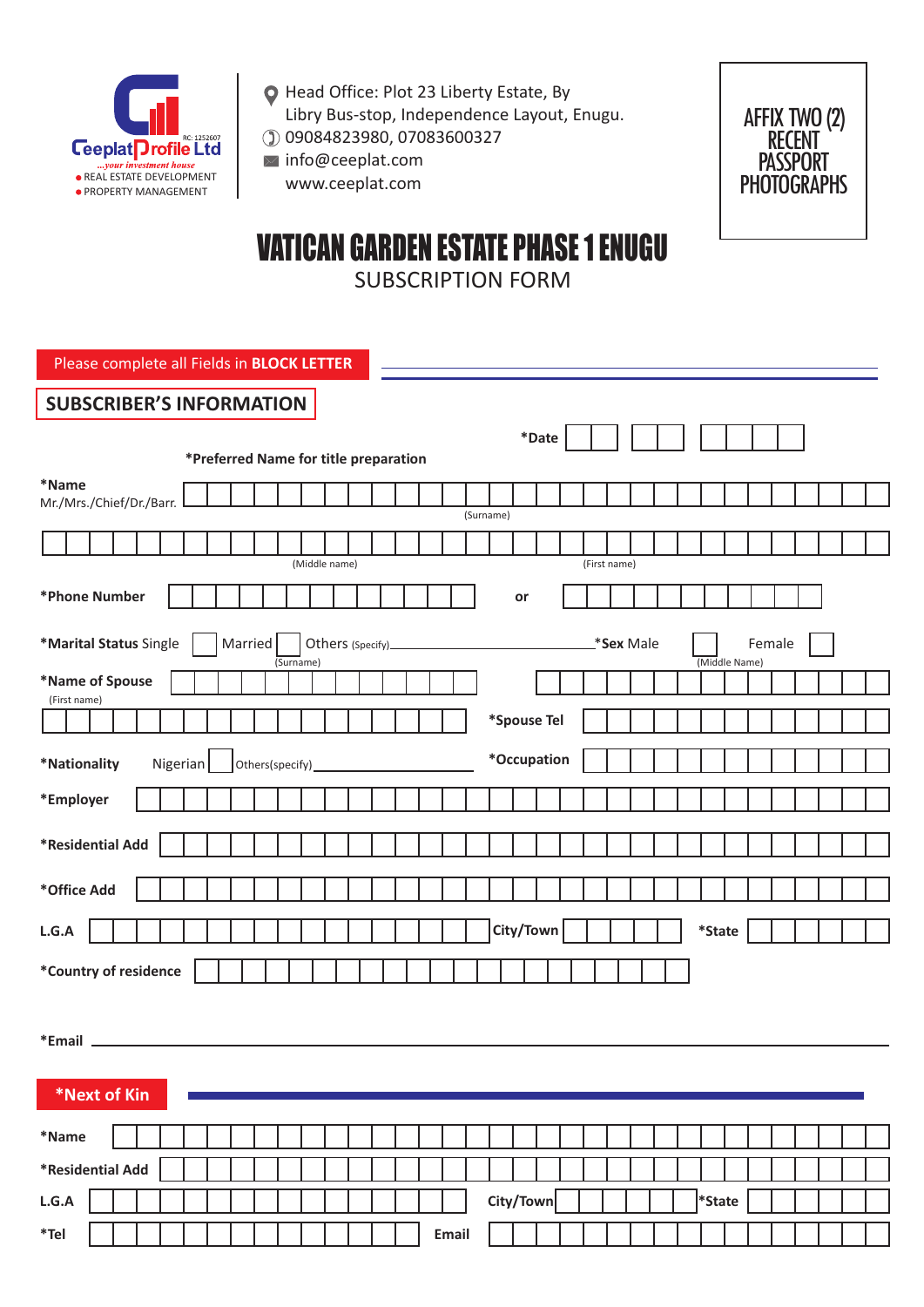| *Number of plots:                                                                                                                                      |
|--------------------------------------------------------------------------------------------------------------------------------------------------------|
| *PAYMENT PLANS: Outright<br>6 months<br>12 months<br>3 months                                                                                          |
| *Regular plot: number of plots<br>Plot Size: 460sqm<br>Corner piece: Number of plots<br>360sqm                                                         |
| *Selling Price: N<br>*Purchase Price: N<br>*Initial Payment: $ \mathbf{H} $                                                                            |
| Vatican Garden Estate is true and any false or inaccurate information given by me may result in the decline of my application.<br>*Date<br>*Signature_ |
| <b>REFERRED BY:</b><br><b>Date</b>                                                                                                                     |
| <b>REFERRER'S ID:</b>                                                                                                                                  |
| REFERRER'S                                                                                                                                             |

*Please go Through this Terms and Conditions Carefully and Sign before making payment*  **TERMS AND CONDITIONS**

Please read through these Terms and Conditions carefully before subscribing into the Estate by appending your signature and before making any payment.

Your confirmation of subscription by the Company is conditioned on your acceptance of and compliance with these Terms. These Terms apply to all Clients and successors in title to the said estate

By signing these terms, you agreed to abide by the Terms. If you disagree with any part of the terms you're advised against subscribing.

## **WHEREAS:**

- 1. Ceeplatprofile the Vendor is a limited liability company incorporated under the relevant laws in Nigeria and carrying on the business of real estate brokerage development and management under the membership of Real estate association of Nigeria (REDAN).
- 2. The Vendor is the owner/ developer of Real Estate projects such as VATICAN GARDEN ESTATE PHASE 1 & 2, Enugu. VATICAN GARDEN ESTATE ASABAPHASE 1 & 2 ASABADelta State.
- 3. VATICAN GARDEN ESTATE PHASE 1is situated at Orji Obunagu, Obeagu, Awkunanaw Enugu. It is an estate comprising of a large expanse of land, measuring over 4.5 acres of land and a proposed estate with infrastructures and other amenities. Buy and build service plots in Vatican Garden Estate Phase 1 Enugu are only available on the basis of re-sale for the existing investors at the current value rate with outright payment plans only.
- 4. The estate is subdivided into different blocks, measuring 460sqm size per plot.
- 5. Corner piece plots attract additional 10% charges of the selling prices

## **INSTALMENT PAYMENT PLAN**

- 6. Note that instalment payment plan is no more available on this estate.
- 7. The selling price per in VATICAN GARDEN ESTATE PHASE 1 ENUGU is according to the current value and is always subject to be reviewed up wards as the property appreciates.

#### **OTHER PAYMENTINCLUDES**

The new subscriber will pay to the company 5% of the purchase price of which will cover the following documentation fees per plot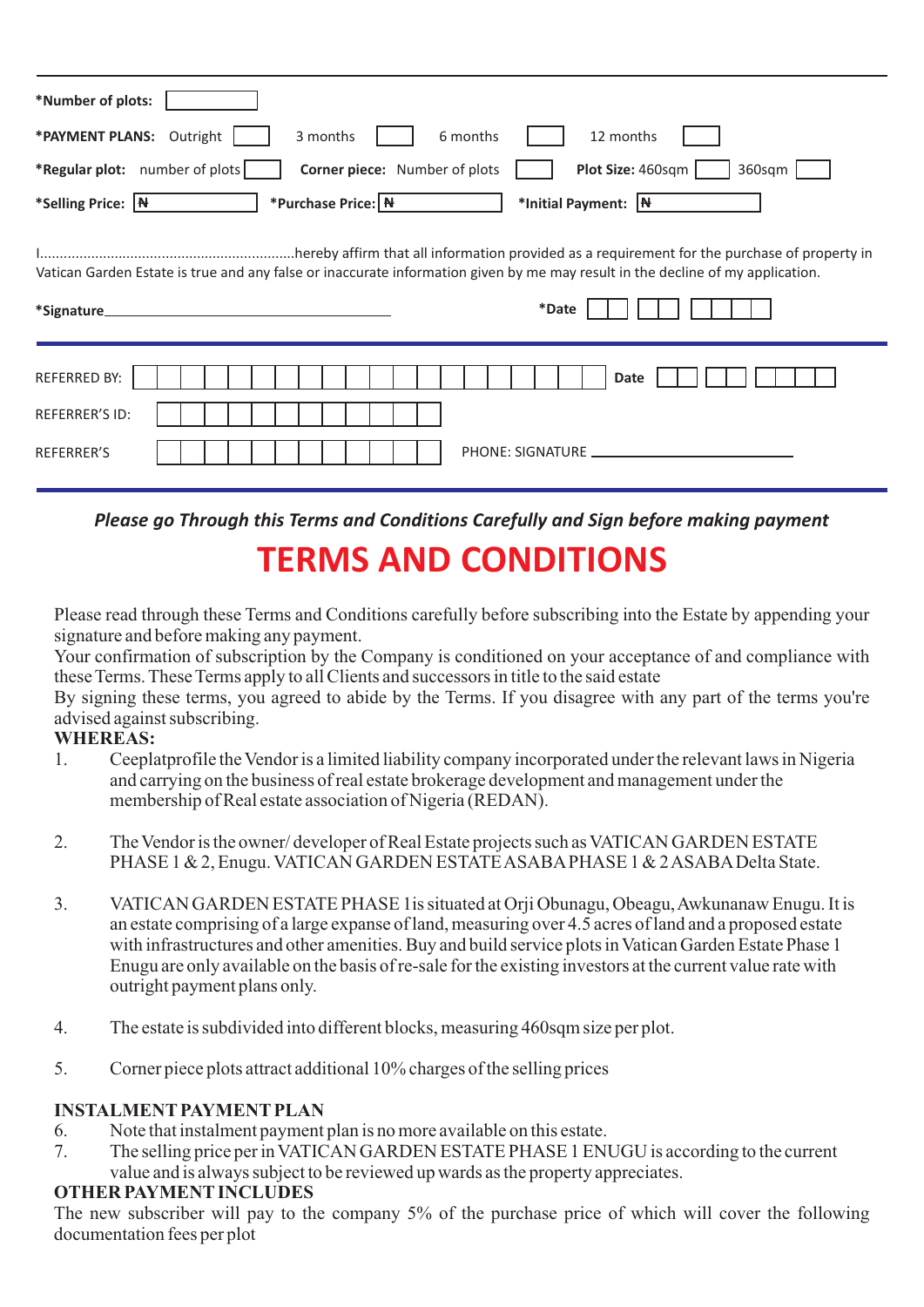- A. Survey fee for plot size (460sqm)
- B. Change of title documents
- C. Plot Allocation fee
- D. Development Levy of N1, 500, 000 per plot

Note that the development fee and others are subject to review upward

Infrastructural development fee contributes to the provision of the following infrastructures

- **.** Drainage Systems
- **.** Electricity/Electric Poles
- **.** Security Cams
- **.** Sola Street Lamp Poles
- **.** Access Roads
- **.** Estate Road network
- **.** Perimeter Fencing, gate house and others.

#### 8. **ESTATE FEATURES**

- **·** Parameter fencing
- **·** Gate House
- **·** 24 Hours Street Light
- **·** Drainage system
- **·** CCTVCameras
- **·** Good Road Network

#### 9. **PHYSICALALLOCATION OFPLOT:**

Your plot(s) will be physically allocated only when; (i) Full payment for the plot of land has been made (ii) Full Payment of the 5% of the purchased price.

- 10. **INDIVIDUALPLOTFENCING:** You are expected to fence your plot(s) within 2 months from the date your plot is physically allocated. You must give a 2 feet set back in front to give room for your flower porch.
- 11. **CONSTRUCTION:**Building construction can commence only after your development Levy is fully paid and the building plan approval obtained (If approval is considered necessary by the company) and being confirmed by CEEPLATPROFILE LIMITED.
- 12. The Estate layout is in block sections and you are permitted to build your own choice of building design but limited to the following specifications i.e. High raise bungalow, detached or semi-detached duplex. Note, face-me-I-face-you tenement building, block of flats, 2 story building and high -rise houses will not be permitted. All building designs must conform to the required set back according to the building control law of the estate and all building designs must be submitted to the company for observation inspections and confirmation before you proceed for Government approval or construction.
- 13. **FENCING PARTERN:**The subscriber (individual) fencing pattern will be uniformed as the plan provided by the company and must be a see through fence for security reasons.
- 14. **ROOFING:** The Estate layout is in block sections with different roofing colors allocated to each block respectively. You are not permitted to use a roofing color different from the specified color allocated to the block you belong to otherwise the company reserve the right to stop the roofing process. You are expected to visit our office to get the color sample for accuracy and compliance.
- 15. **RE-SELL:**The subscriber (vendor) must send a written notice to the managing company CEEPLATPROFILE LTD notifying them of his/her interest to re-sale.
- 16. You can only re-sale your plot only after you have made your full payment for the land and other necessary fees including the development fee, otherwise you are only entitled to a refund of your purchase payment price, less 30% administration fee.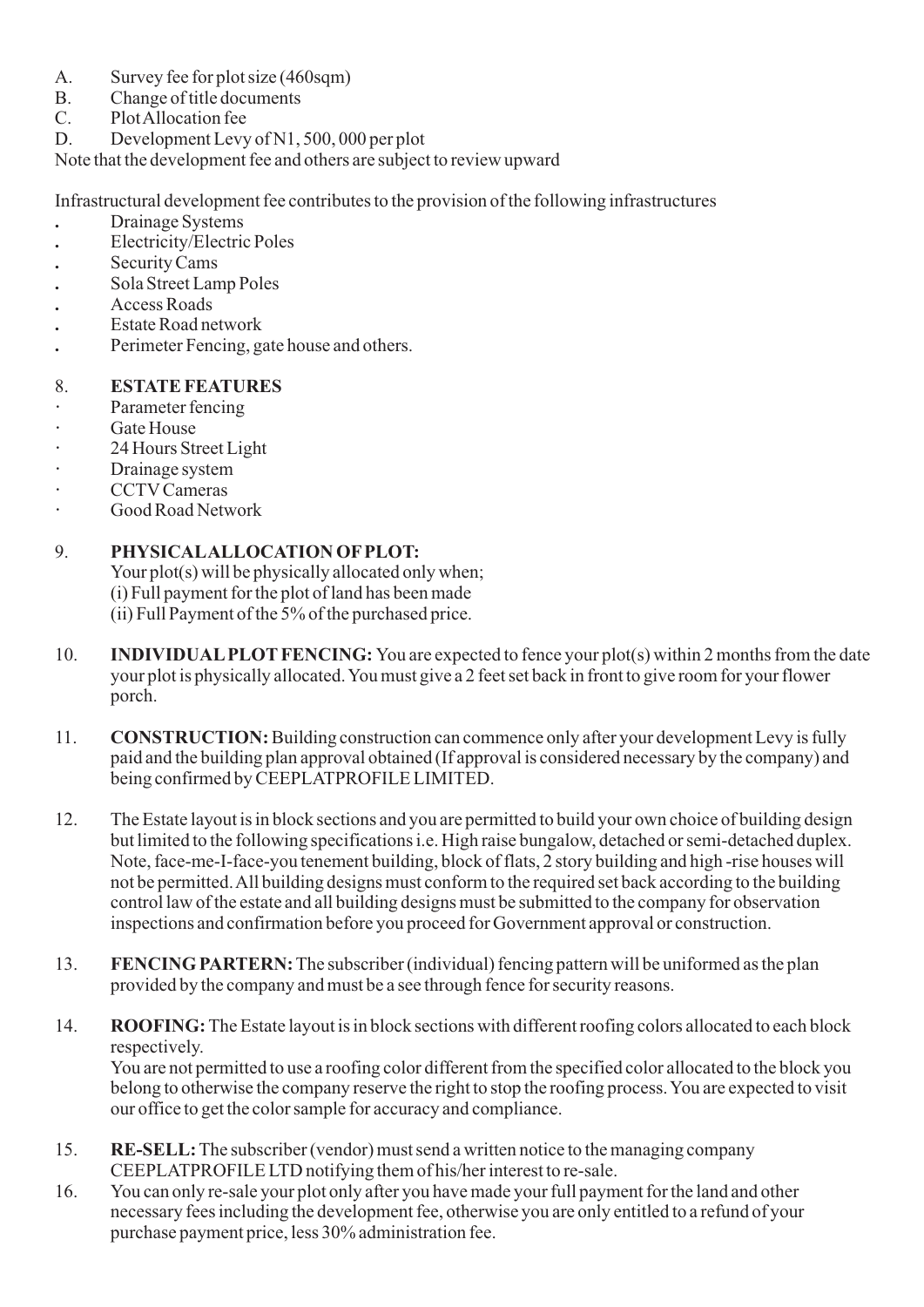- 17. Either direct sales or company sales, all sales process including payment must pass through the company and if the vendor has any payment outstanding, it will be deducted and balance sent to his or her account.
- 18. The vendor client will pay only the agreed commission percentage to the company (if is sold by the company) and the purchaser will pay 5% of the value amount to the company which will cover the change of title documentation process.
- 19. The vendor client will pay only the 2% percentage service charge to the company (only when is sold by the vendor client) and the purchaser will pay 5% of the value amount to the company which will cover the change of title documentation process
- 20. Upon re-sell, either direct sale or by the company the Client (as Vendor) must deliver all original copies of documents issued to him to the Company to enable the company effect the change of ownership for the new buyer.
- 21. Re-selling your plot: Re-selling your plot can be done either by direct selling (you) or by the Company on your behalf.
- 22. CEEPLATPROFILE LTD reserve the right to be the first bidder and is ever ready to buy back your plot at the current price. Emails for this purpose should be sent to info@ceeplat.com Any notice which does not conform to the above prescribed mode of communication shall be regarded as null and void.

### **IN THE CASE OFDEMISE**

- 23. In the case of sudden demise (Death) of the subscriber, only the next of Kin has the right of claim over the property except if there is a verified and certified written will that says otherwise.
- 24. If the subscriber is dead and there is no possible means for other payment continuity and plot development, the plot will be sold and the proceed will be paid to the next of Kin with a deduction of all the outstanding payments (if any) Please note that the sales commission and 2% service charge will apply.
- 25. **AMENDMENT:**The real estate industry is a dynamic one, hence change is inevitable. However, CEEPLATPROFILE will try to maintain the stability of variables within its control. When there is any change, amendment or modifications, it shall be communicated to all subscribers. Such communication shall be via letters, emails, short message service (SMS), handbill, posters, and any other means of communication. Correspondence shall be deemed to have been received by the Client having been sent to the subscribers' last given address.
- 26. **LAND BANKING:** Note that land banking is not allowed in the Vatican Garden Estate Phase 1Enugu.
- 27. **INDIVIDUALPLOTS DEVELOPMENTTIME LINE:**Individual plot development time line is maximum of one (1) year. You must re-sale your plot if you are unable to commence development. For as long as you have commenced development, you are free from the outstanding order to re-sale.
- 28. **COMPANYDEVELOPMENTTIME FRAME:** The Company's development timeline for infrastructure within the Estate is between 6months – 2 years.
- 29. We strongly advise you against doing cash transaction with any of our realtors or staff. Ceeplatprofile shall not accept any responsibility for any liability that may arise, as result of deviation from the above condition.

#### 30. **WITHDRAW/TERMINATION**

Should the purchaser wish to withdrawal from this contract or terminate the transaction at any point in time for any reason, he/she shall communicate same in writing communicate to the company and please note if the estate is still on sale, 90 days will be given to the company to process the payment and there will be a deduction of 30% administrative charges.

Please note if the estate is sold out, refund will be given only when the plot is resold and the refund with a deduction of 30% administrative charges.